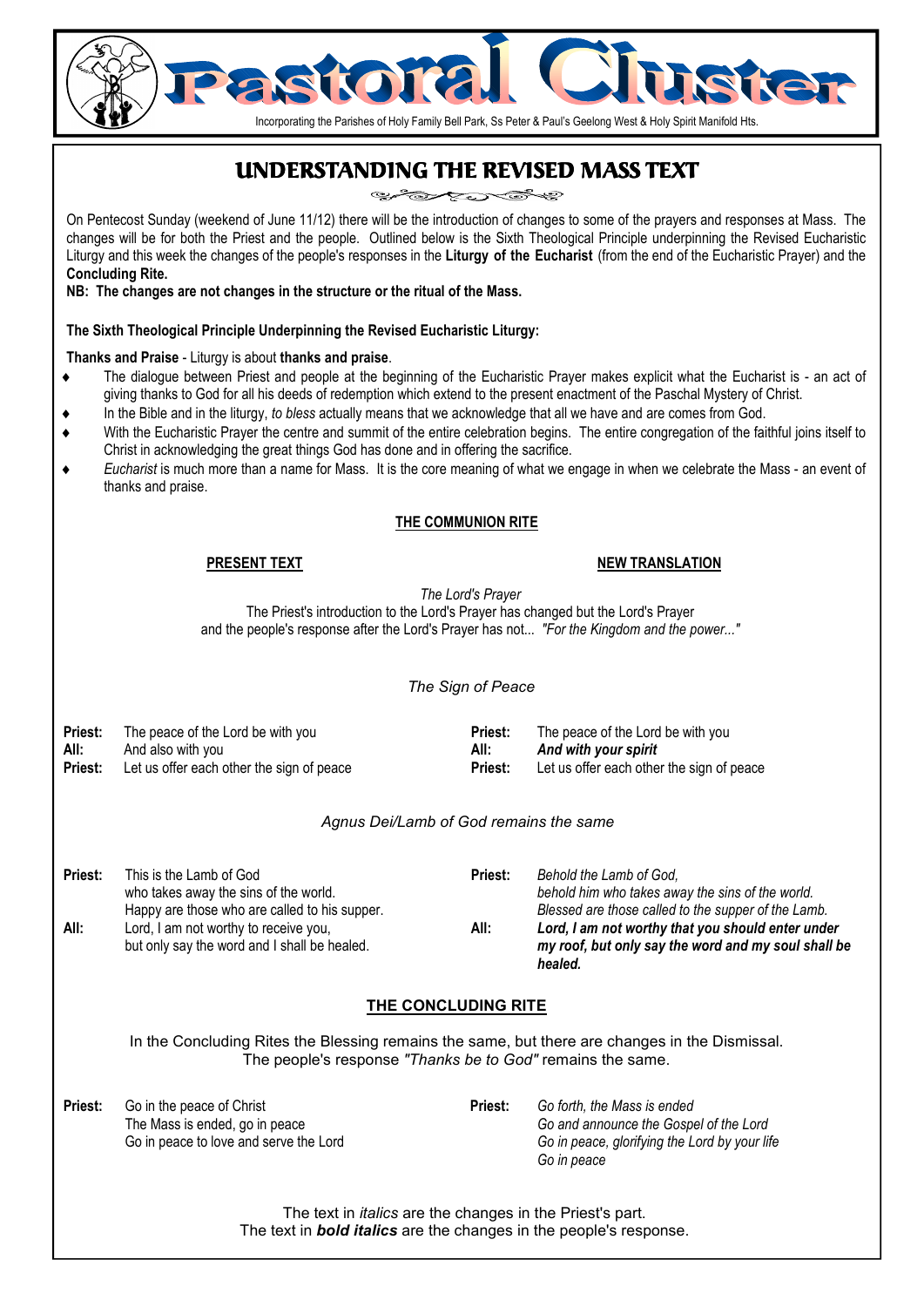## The Pastoral Cluster at Prayer

### WEEKEND MASSES:

*English… 8am and 9.30am (Sunday) 6.00pm Sat 5.00pm Sat* 

**Holy Family, Bell Park: Holy Spirit, Manifold Hts: Ss Peter & Paul's, Geelong West:**

 *11am - 1st, 3rd & 5th Sundays 11am - 2nd and 4th Sundays 9.30am - Italian Mass at St Patrick's* 

*Croatian… 11.30am (1,3,4,5th Sunday), 12.30pm (2nd Sunday) - Slovenian…11.30am (2nd Sunday)* 

WEEKDAY MASSES:

| <b>Holy Family:</b>           | 9.15am Tues, 9.15am Thurs                                            |
|-------------------------------|----------------------------------------------------------------------|
| <b>Holy Spirit:</b>           | 9.00am Wed, 11am Fri and 9am Sat. Reconciliation after Saturday Mass |
| <b>Ss Peter &amp; Paul's:</b> | 7.30pm Thurs                                                         |
|                               |                                                                      |

**Grace McKellar Centre:** 10.15am - 1st, 3rd, 5th Tues; **Maryville Nursing Home:** 11am Tues; **Multicultural Centre:** 1.30pm - 1st Fri **Vincentian Village:** 3.00pm -Mon

#### COMMUNAL PRAYER:

| Mon   | Holy Family Women's Prayer Group   |
|-------|------------------------------------|
| Tues  | <b>Meditation Group</b>            |
| Wed   | Prayer of the Church               |
| Wed   | Holy Family Women's Prayer Group   |
| Thurs | Italian Prayer Group               |
| Fri   | Adoration of the Blessed Sacrament |
| Fri   | Divine Mercy                       |
| Sat   | Rosary                             |

**Fri...** *Adoration of the Blessed Sacrament After 11am Mass Holy Spirit Church*  **Fri...** *Divine Mercy 3.00pm Holy Spirit Church* 

**Mon...** *Holy Family Women's Prayer Group 10.00am Holy Family Community Centre*  **Tues...** *Meditation Group 5.30pm Holy Family Community Centre*  **Holy Spirit Church Wed...** *Holy Family Women's Prayer Group 10.00am Holy Family Community Centre*  **Thurs...** *Italian Prayer Group 10.00am St Patrick's Chapel*  **Holy Spirit Church** 

#### **OUR LADY'S STATUE:**

**June 6:** Logan family, 25 Purrumbete Ave; **June 13:** Kolotelo family, 23 Bostock Ave *If anyone would like to have our Lady's Statue or if you could spare an hour a month to help Tina Montalto, ph 5278 9314.* 

### **AS A COMMUNITY WE PRAY FOR:**

**RECENT DEATHS:** Hank Van Been (in Holland), Paul McCormick, Mary Makings **ANNIVERSARIES:** Gerald Drew, Eileen Doherty, Mile Cosic Snr, Catherine Jones, Mareello Carpenetti, Bruno Aldo Polla, Maria Giovanni Grus, Vgo Severino, Richard McNair, Trish Keerin, Michelle Byrnes, Jim Hudson, Dane Skegro, Assunta & Santo Savron

**BAPTISMS:** Grace Helmer, Owen Jarvis, Georgia Short, Luke Stacey (HS)

**PRAY FOR THE SICK:** Bernie Dalton, Florence Williams, Pasha Alden, Wendy Commons, Margaret Donaghy, Maria Law, Peter Farrar, Doris Boyle, Heidi Maguire, Joan Bellew, Kate Jennings, Nevenka Juraga, Joan Gazenbeek, Felix Capicchiano, Dianne Rickey, Liam Shay, Regina Starcevic, Joseph Escorse, Gillian Henry, Anthony Dunn, John O'Neill

### **ROSTER FOR NEXT SUNDAY, JUNE 12, 2011.**

(2nd Sunday of the Month**)** 

#### **HOLY FAMILY 8.00AM 9.30AM**

Commentators R Allum C Simpson Lectors **F** O'Neill **CONECAL EXAMPLE EXAMPLE PO** Lunn, A Negro Special Ministers E Di Domenico, I Vanjek, R Allum, J Genova H Verdnik, M Modica, E Glynn, M Baird, J Sheahan Welcomers **C Marcantonio, P Walsh** V Resciniti, G Cracco

### **HOLY SPIRIT: 6.00PM**

**Commentators** Lectors **G** Harrison Projectionist

Special Ministers B Murphy, R O'Neill Welcomers M Brown, D McFarlane, P Ryan<br>
Projectionist
B Stocks

#### **Ss PETER & PAUL'S: 5.00PM 11.00AM**

**Commentators** A Hubbard **A** A Hubbard **E** Strzelecki Projectionist T Martin

Readers **P Power, P Hubbard** M Martin

Special Ministers **P&A Hubbard, P McGlinchy** L Strzelecki, A/'L Fossey, M Sleeman<br>
Welcomers **R&K Maddalena** M&H Broekman, D Dougherty, L Fo Welcomers **R&K Maddalena** M&H Broekman, D Dougherty, L Fossey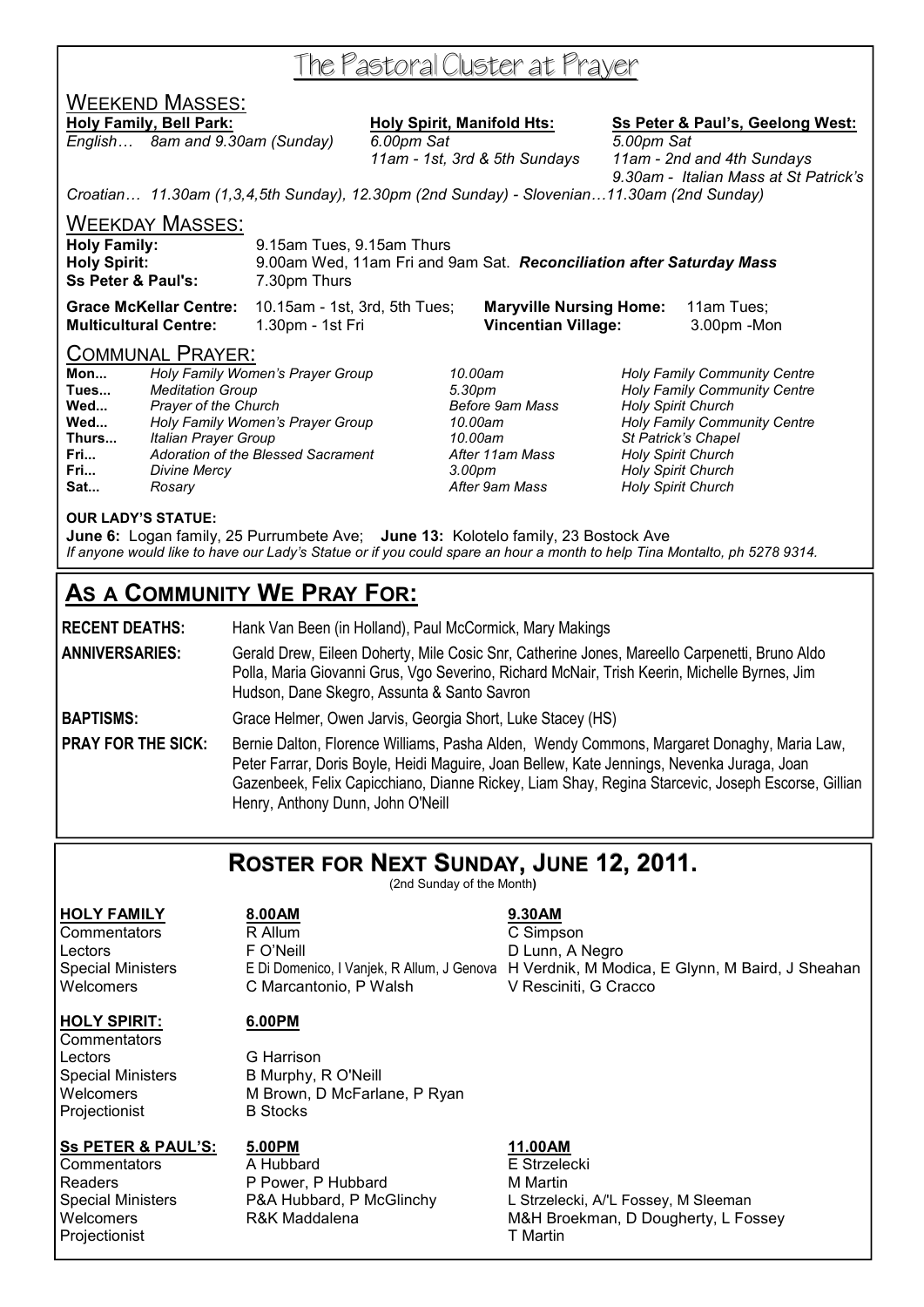### LITURGY AND PRAYER IN THE CLUSTER



#### **HOLY FAMILY CHURCH RENOVATION:**

Maintenance on the Narthex is being undertaken beginning **Tuesday June 14 through to Thursday June 16**. Entrance to Holy Family Church will be via the side door.

#### **EUCHARIST WELCOME MASSES:**

During the normal parish Masses this weekend, the children who will receive Eucharist for the first time will be welcomed, and they and their parents will make a Statement of Commitment to live out the faith of the Church. Parishioners are asked to pray for these young people over the coming months.

#### **EUCHARIST PROGRAM for children not attending Catholic Primary Schools:**

This program will begin **this Sunday, June 5th**, with a Welcome Ceremony at the 9.30am Mass at Holy Family. If you wish to be part of this program and have not enrolled, please contact Frank Kearney at the Cluster Office on 5278 1343 Monday to Wednesday.

#### **STEWARDSHIP CORNER** - *Thoughts on Giving*

*"But you will receive power when the Holy Spirit comes upon you"" - Acts 1:8*  Through the Holy Spirit, God gives each of us the power to live as His stewards. The Holy Spirit gives us the grace to recognise the gifts that God has entrusted to our care. If we simply ask, the Spirit also will show us how God wants us to share our gifts.

#### **A VOCATION VIEW:**

Through his death, resurrection and ascension, Christ showed us the path to eternal life. Know that the Lord is with you always, through your struggles and triumphs, and that he will hear your prayers.

#### **THANKYOU!**

Caritas Australia thanks you for your generous donation of \$5,449.25. Your support will enable Caritas Australia to direct the funds to where they are needed most.

#### **NEW AUXILIARY BISHOP FOR ARCHDIOCESE OF MELBOURNE:**

**Fr Vincent Long Van Nguyen OFM**, a Franciscan who came on a boat from Vietnam as a young man, is to be ordained a Bishop at St Patrick's Cathedral Melbourne on June 23 at 7.30pm. He will be the Bishop for the Western Region of the Archdiocese which includes Geelong. Please pray for him as he prepares for Ordination.

#### **AUSTRALIAN CATHOLICS - Religion and Science:**

When we think of science and religion, we often think of conflict. This edition of Australian Catholics looks at religion's relationship with science. Topics include *Believing in Darwin - Finding God in Evolution; Science in the Bible; Finding Answers in the Stars; Head to Head with Atheists; etc.* Copies of the Australian Catholics are available today and they are FREE!

### Recurring Activities in the Cluster:

|                                                                                                                                                                                                                                                                                                 | Holy Family BBQ lunch -<br>Holy Family Women's Group -<br><b>St Vincent de Paul -</b> | Third Sunday of each month at the Community Centre from 12noon a BBQ lunch BYO to share<br>First Monday evening of each month at the Community Centre 7.00pm<br>Holy Family meet 1st and 3rd Tuesdays at the Community Centre, 7.30pm<br>Ss Peter & Paul's meet 4th Thursday 2pm in the Small Hall<br>Holy Spirit meets 1st and 3rd Tuesdays 7.00pm in Holy Spirit Hall |                                                                    |  |
|-------------------------------------------------------------------------------------------------------------------------------------------------------------------------------------------------------------------------------------------------------------------------------------------------|---------------------------------------------------------------------------------------|-------------------------------------------------------------------------------------------------------------------------------------------------------------------------------------------------------------------------------------------------------------------------------------------------------------------------------------------------------------------------|--------------------------------------------------------------------|--|
|                                                                                                                                                                                                                                                                                                 | <b>Baptism Preps -</b>                                                                | 2nd and 4th Mondays 7.30pm in the Community Centre                                                                                                                                                                                                                                                                                                                      |                                                                    |  |
|                                                                                                                                                                                                                                                                                                 | Children's Liturgy -                                                                  | Holy Family -                                                                                                                                                                                                                                                                                                                                                           | 1st and 3rd Sunday at 9.30am Mass (during school term)             |  |
|                                                                                                                                                                                                                                                                                                 |                                                                                       | Holy Spirit -                                                                                                                                                                                                                                                                                                                                                           | 1st and 3rd Sundays at 11am Mass (during school term)              |  |
|                                                                                                                                                                                                                                                                                                 |                                                                                       | Ss Peter & Paul's-                                                                                                                                                                                                                                                                                                                                                      | 2nd and 4th Sunday at 11.00am Mass (during school term)            |  |
|                                                                                                                                                                                                                                                                                                 | Playgroup -                                                                           | Holy Spirit School -                                                                                                                                                                                                                                                                                                                                                    | Monday 9.30am-11.30am. 0-3 years Indoor/outdoor play. Ph 5229 8298 |  |
|                                                                                                                                                                                                                                                                                                 | Manifold CWL -                                                                        | Holy Spirit Hall, First Tuesdays in the month                                                                                                                                                                                                                                                                                                                           |                                                                    |  |
|                                                                                                                                                                                                                                                                                                 | Italian Mass -                                                                        | First Thursday of the month in St Patrick's Chapel                                                                                                                                                                                                                                                                                                                      |                                                                    |  |
|                                                                                                                                                                                                                                                                                                 | <b>Catholic Deanery Solo Group -</b>                                                  | Dinner at Desma's every 1st Tuesday of the month at 6.30pm. Bookings phone 5278 2712.                                                                                                                                                                                                                                                                                   |                                                                    |  |
|                                                                                                                                                                                                                                                                                                 | Ss Peter & Paul's Luncheon -                                                          | Second Sunday of each month, 12noon in the small Hall.                                                                                                                                                                                                                                                                                                                  |                                                                    |  |
|                                                                                                                                                                                                                                                                                                 | <b>Catholic Diners' Club -</b>                                                        | Second Tuesday of each month, 6pm at Dromoland. Dinner & Guest speaker. Ph Terry on 5221 7339                                                                                                                                                                                                                                                                           |                                                                    |  |
| If you wish to know more about these groups, as well as about our Sacramental Program for children in non-Catholic schools, our<br>Baptism and Wedding procedures, our Partnership with the Columbans in the Philippines and so on, please visit our webpage:<br>www.pastoralclustergeelong.org |                                                                                       |                                                                                                                                                                                                                                                                                                                                                                         |                                                                    |  |
|                                                                                                                                                                                                                                                                                                 |                                                                                       |                                                                                                                                                                                                                                                                                                                                                                         |                                                                    |  |

*\_\_\_\_\_\_\_\_\_\_\_\_\_\_\_\_\_\_\_\_\_\_\_\_\_\_\_\_\_\_\_\_\_\_\_\_\_\_\_\_\_\_\_\_\_\_\_\_\_\_\_\_\_\_\_\_\_\_\_\_\_\_\_\_\_\_\_\_\_\_\_\_\_\_\_\_\_\_\_\_\_\_\_\_\_\_\_\_\_\_\_\_\_\_\_\_\_\_*